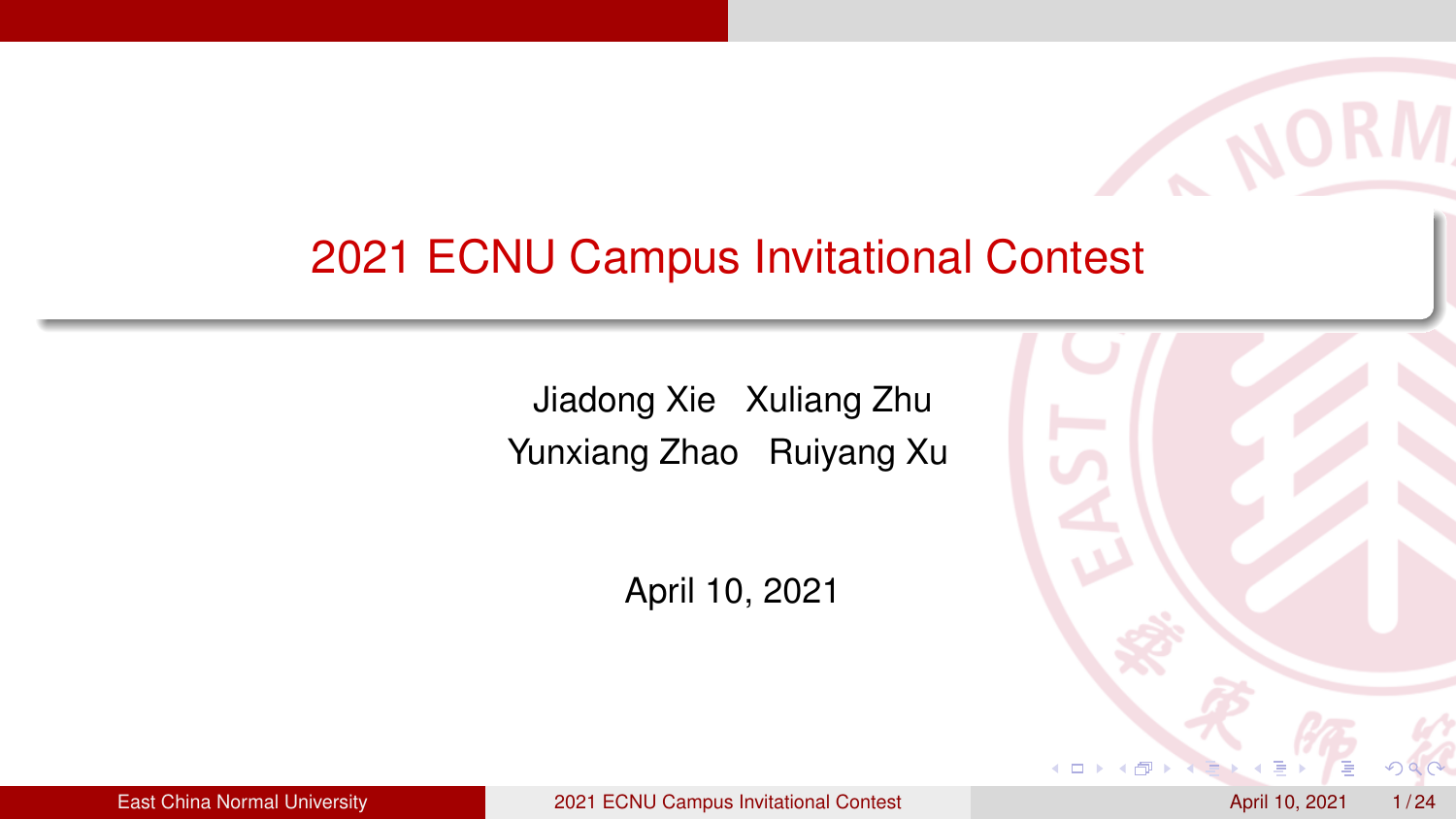# Acknowledgement

#### **Developers**

- Bochao Mao
- Hong Yang
- Zihan Wang
- **Shengliang Cai**
- Yuge Zhang

#### **Testers**

- Weiyao Huang
- Hao Hu
- **•** Chenyu Liu
- **Bowei Zhang**
- Yanru Guan
- Yicheng Yang
- **•** Keyi Lai
- Yiting Mao
- **•** Qisheng Jiang
- **Hanshuo Zhang**
- Qiheng Zheng
- **•** Tong Zhu

4 0 8

 $290$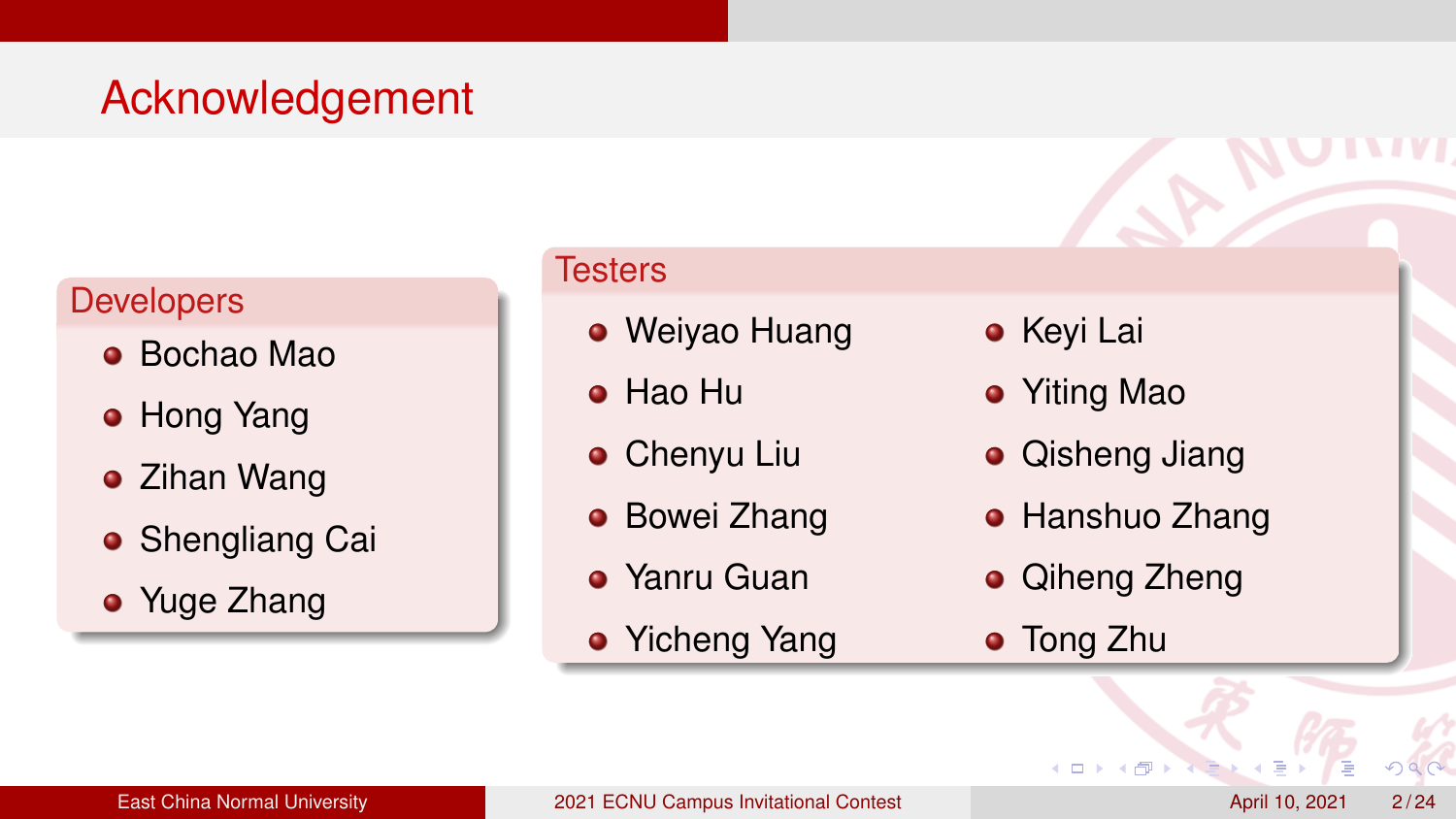# Judges' Anticipation

- Very easy: C
- $\bullet$  Easy: E, I, K
- Medium easy: A, D, G, J
- Medium hard: B, F
- Hard: H

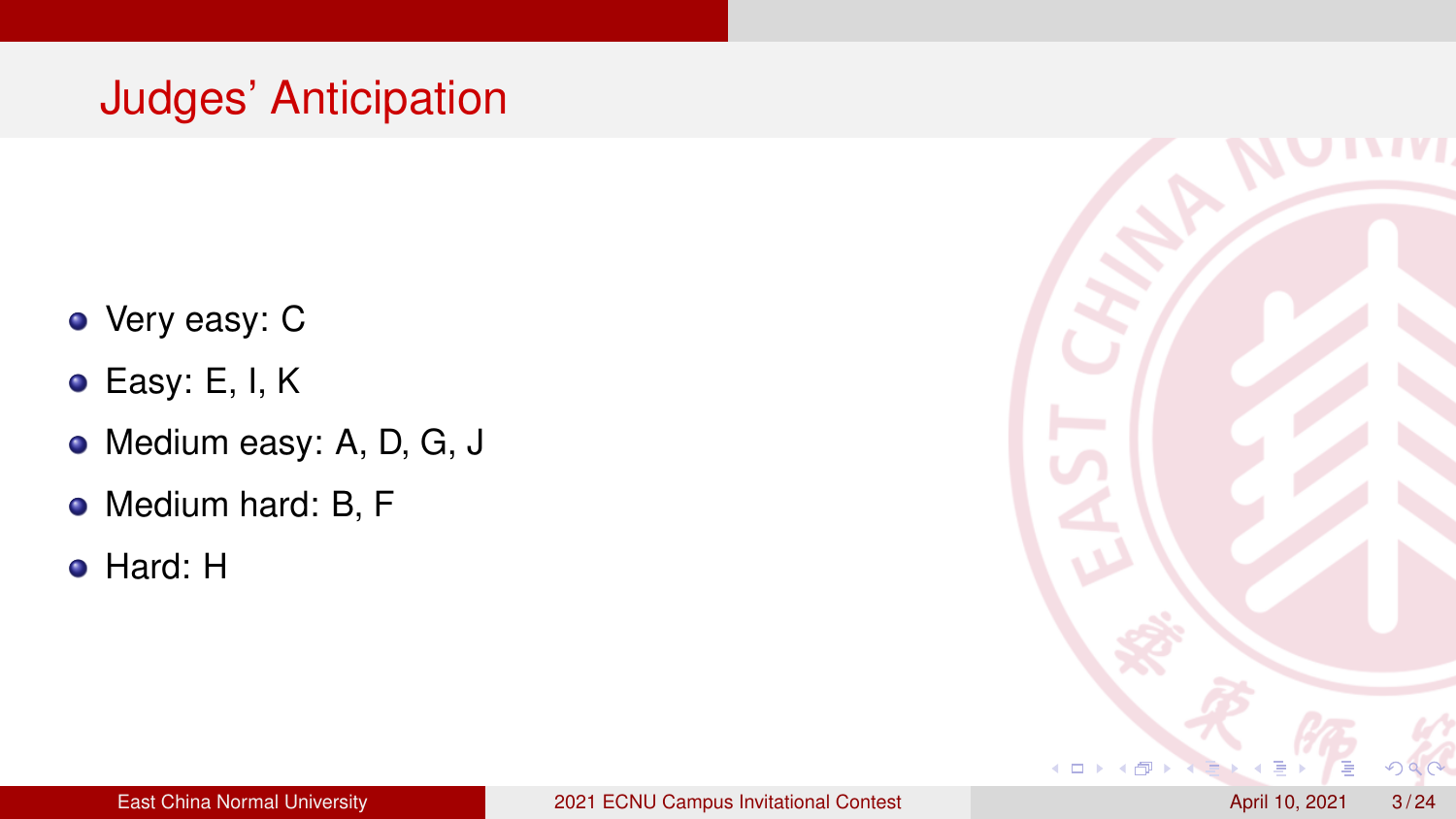# Summary (Onsite)

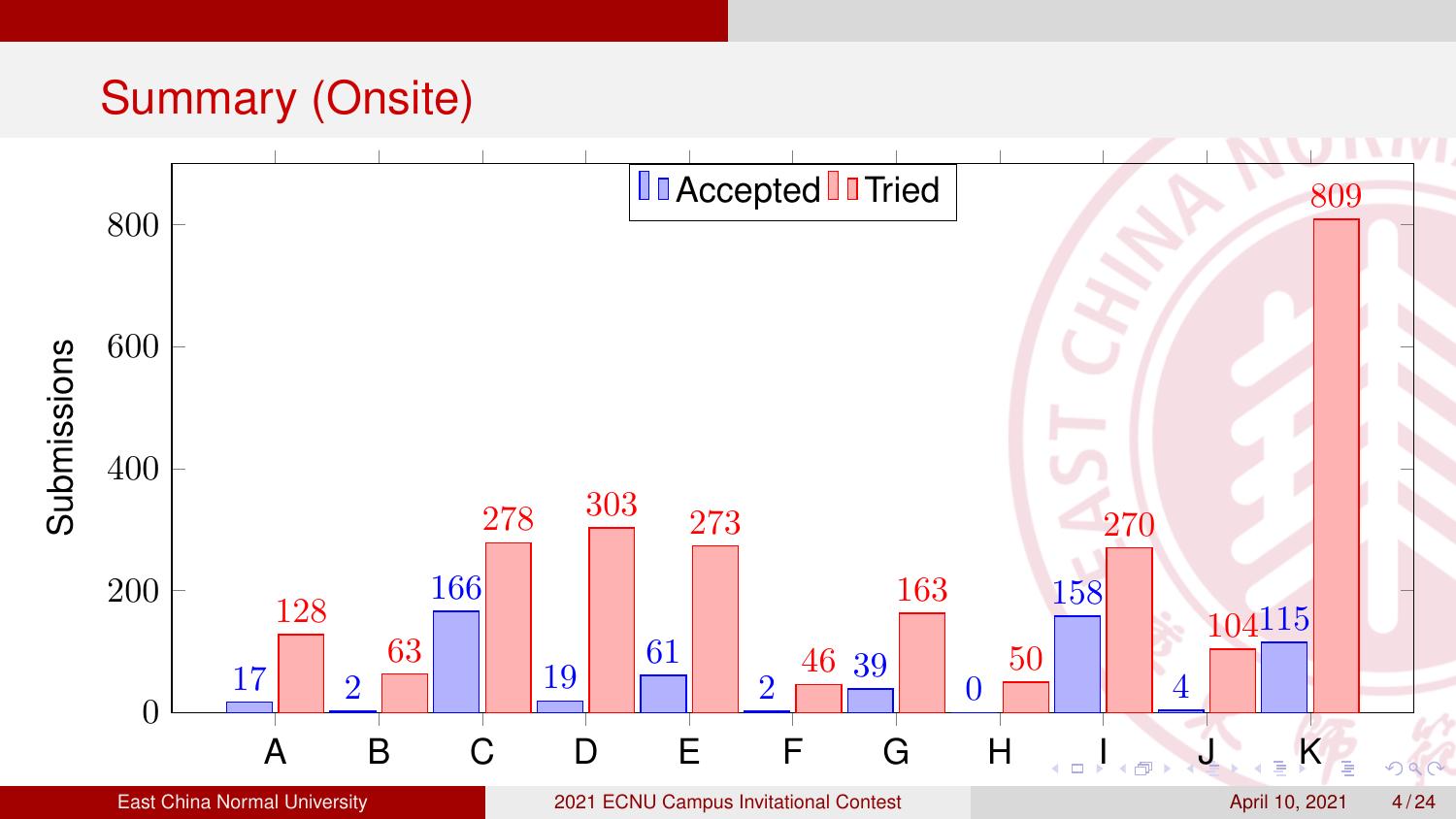### <span id="page-4-0"></span>Congratulate Top-10 Competitor

| #              |                                    | $\equiv$       | 罚时   | A           | B           | $\epsilon$           | D               | Е          | F.           | G           | H | т                          | J           | ĸ                      |
|----------------|------------------------------------|----------------|------|-------------|-------------|----------------------|-----------------|------------|--------------|-------------|---|----------------------------|-------------|------------------------|
| $\mathbf{1}$   | 519-48 10195102457 祝润天<br>395#0105 | $\mathbf{R}$   | 676  | ÷<br>74     |             | ÷<br>$\overline{7}$  | $+2$<br>141     | ÷<br>25    |              | ÷<br>85     |   | ٠<br>14                    | $+2$<br>238 | ٠<br>10                |
| $\mathfrak{p}$ | 511-40 10185101248 邵煜<br>395#0040  | 8              | 846  | $+4$<br>171 | $+6$<br>207 | $+1$<br>$\mathbf{Q}$ | $+$<br>127      | ÷.<br>28   |              | ÷.<br>35    |   | ÷<br>14                    | $-3$        | $+1$<br>11             |
| $\overline{3}$ | 511-35 10185101232 王朝杨<br>395#0035 | 8              | 1273 | $+6$<br>235 |             | ÷.<br>9              | $+1$<br>124     | $+1$<br>80 | $+20$<br>196 | ÷.<br>36    |   | $\Phi$<br>$\overline{7}$   |             | ÷<br>22                |
| $\overline{4}$ | 511-49 10185101281 包梁<br>395#0049  | $\overline{7}$ | 426  | $+3$<br>182 |             | ÷<br>8               | $\ddot{}$<br>71 | ÷<br>23    |              | ÷<br>43     |   | $\ddot{\phantom{1}}$<br>12 |             | $+1$<br>$\overline{4}$ |
| 5              | 527-35 10205102432 朱睿诚<br>395#0149 | $\overline{7}$ | 514  | $+2$<br>170 |             | ÷<br>$\overline{7}$  | ÷<br>105        | ÷<br>56    |              | ÷<br>41     |   | $+1$<br>19                 |             | $+2$<br>14             |
| 6              | 519-22 10195101452 章兆萌<br>395#0079 | $\overline{7}$ | 604  | $+4$<br>159 |             | ÷.<br>$\mathbf{R}$   | $+2$<br>185     | ÷.<br>28   |              | $+1$<br>55  |   | ÷<br>19                    |             | ÷.<br>12               |
| $\overline{7}$ | 527-57 10175102210 李思<br>395#0171  | $\overline{7}$ | 628  | ÷.<br>136   |             | ÷<br>9               | $+2$<br>187     | ÷.<br>46   |              | $+1$<br>145 |   | $\ddot{\phantom{1}}$<br>24 | $-2$        | ÷<br>17                |
| 8              | 511-56 10185102153 汪子凡<br>395#0056 | $\overline{7}$ | 668  | $+1$<br>183 |             | $+1$<br>13           | $+3$<br>227     | ÷<br>42    |              | $+1$<br>53  |   | $\ddot{\phantom{1}}$<br>18 |             | ÷<br>9                 |
| $\mathbf{q}$   | 519-2 10185102223 汪杰<br>395#0059   | $\overline{7}$ | 672  | ٠<br>130    |             | $+1$<br>21           |                 | ٠<br>25    |              | ÷<br>37     |   | ٠<br>15                    | $+8$<br>223 | $+1$<br>18             |
| 10             | 511-6 10175102209 吕熠强<br>395#0006  | $\overline{7}$ | 677  | $+2$<br>206 |             | ÷.<br>42             | $+3$<br>154     | $+1$<br>62 |              | $+1$<br>17  |   | $\ddot{\phantom{1}}$<br>23 |             | ÷<br>30 <sub>o</sub>   |
|                |                                    |                |      |             |             |                      |                 |            |              |             |   |                            |             |                        |

 $\alpha$ 

**Kロト (型) (**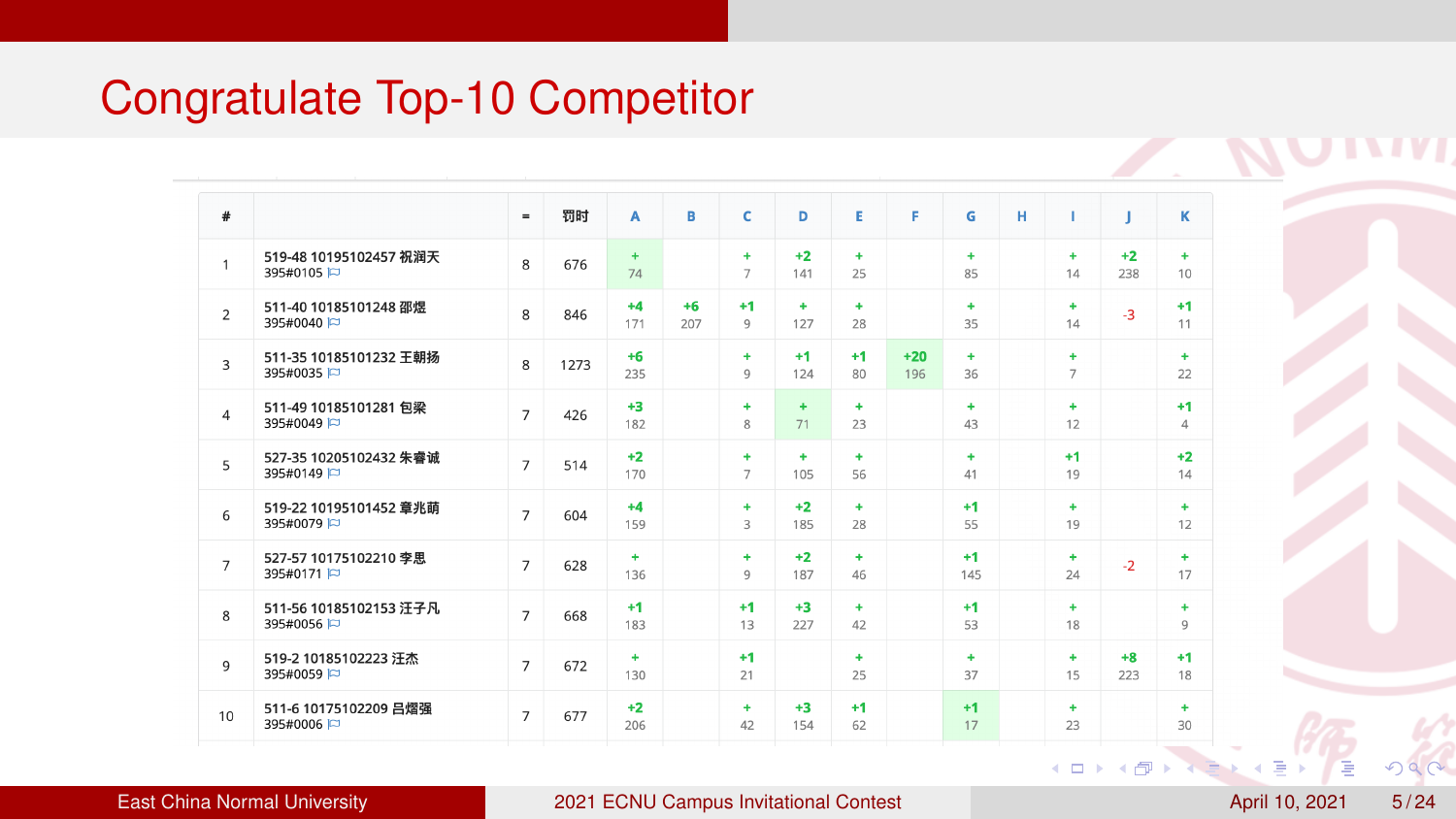### A. Abstract Algebra

### Tags

Linear algebra, Constructive algorithm

### **Solutions**

• If 
$$
c = 0
$$
, we have  $a = d = 1$  or  $a = d = -1$ .  
\n•  $\begin{bmatrix} 1 & b \\ 0 & 1 \end{bmatrix} = A^b$ ,  $\begin{bmatrix} -1 & b \\ 0 & -1 \end{bmatrix} = B^2 A^{-b}$ 

 $290$ 

 $\mathcal{L}$ 

 $\triangleright$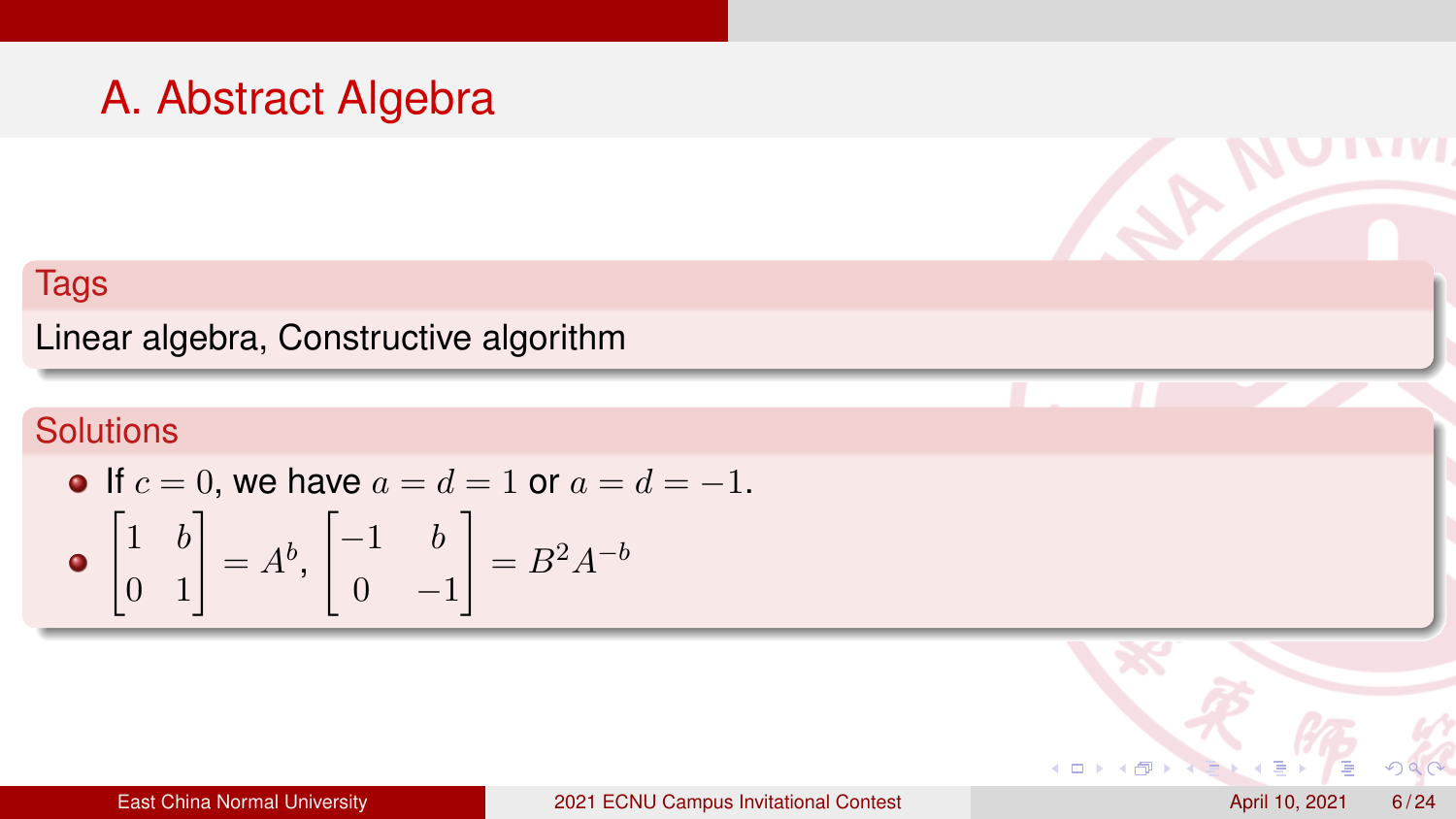# A. Abstract Algebra (Cont.)

### **Solutions**

• 
$$
a = 0
$$
 then  $\begin{bmatrix} 0 & b \\ c & d \end{bmatrix} = B^{-1} \begin{bmatrix} c & d \\ 0 & -b \end{bmatrix}$   
\n•  $b = 0$  then  $\begin{bmatrix} a & 0 \\ c & d \end{bmatrix} = B^{-1} \begin{bmatrix} -d & c \\ 0 & -a \end{bmatrix} B^{-1}$   
\n•  $d = 0$  then  $\begin{bmatrix} a & b \\ c & 0 \end{bmatrix} = \begin{bmatrix} -b & a \\ 0 & c \end{bmatrix} B^{-1}$ 

First Solved: Runtian Zhu, 1:14(+)

 $\leftarrow$ 

 $290$ 

W.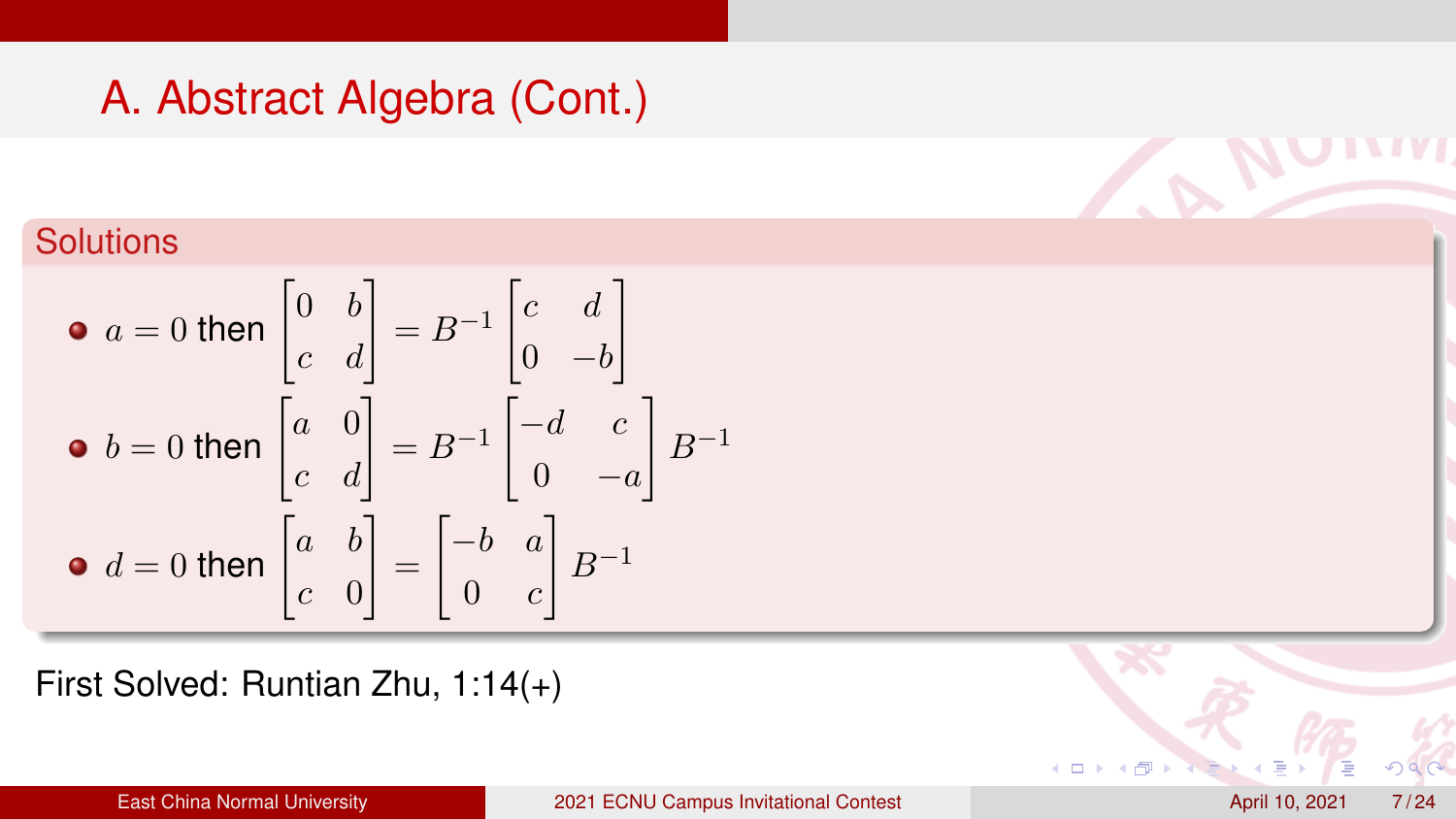### B. Bracelet

#### Tags

Brute force, Strings

### **Solutions**

- Only three cases:
	- $i = m$
	- $\bullet$  *i* is a substring of n
	- The suffix of i and the prefix of  $i + 1$  form n
- We can enumerate directly due to  $n$  have at most 18 numbers

```
First Solved: Yunfan Li, 1:40(+5)
```
 $290$ 

**NO** 

 $\mathbb{Z}$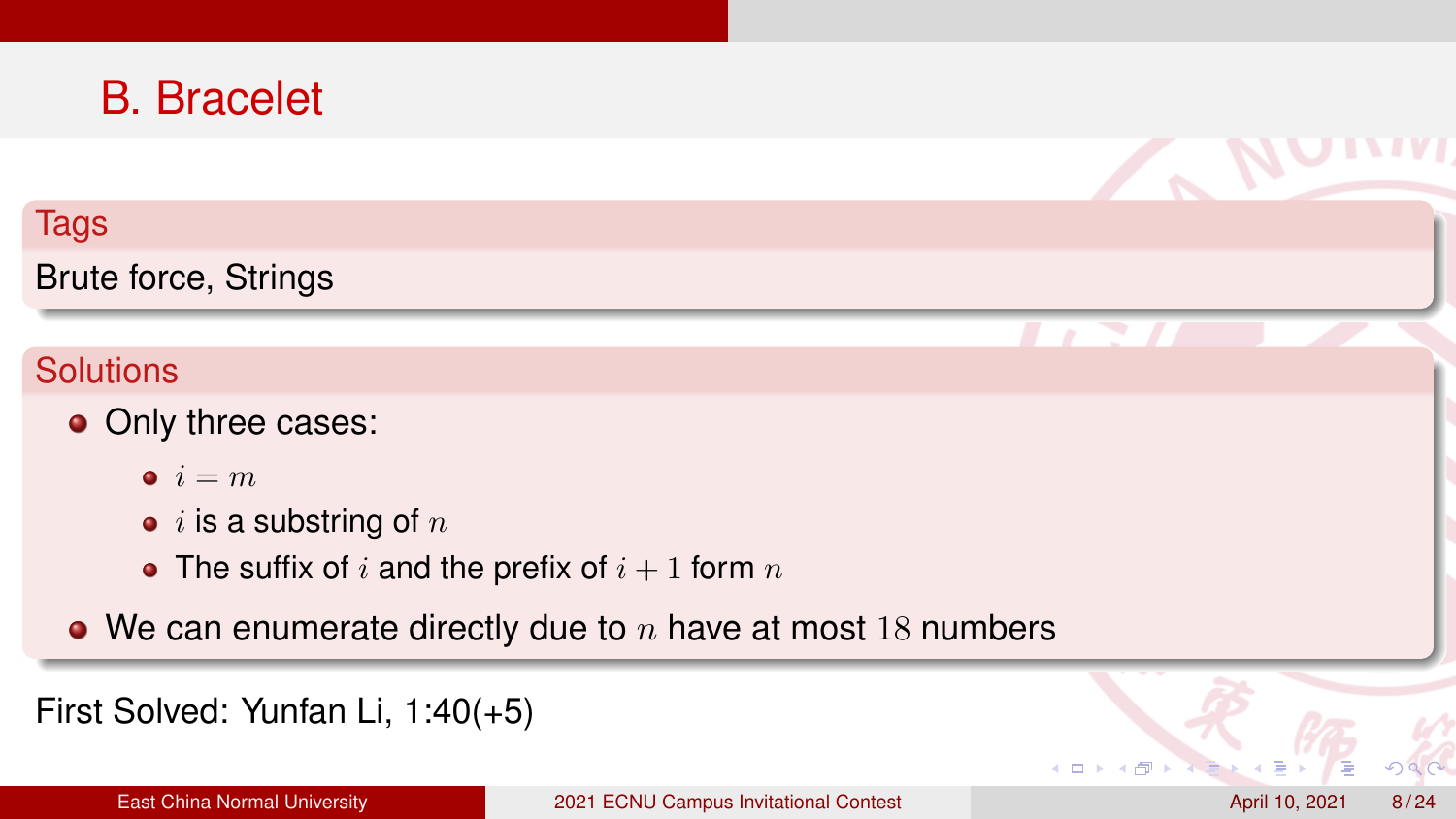# C. Countdown Tags Date **Solutions** • 189 Using excel, python or fingers can quickly get the answer First Solved: Xiaobo Guo, 0:03(+)  $290$  $\leftarrow$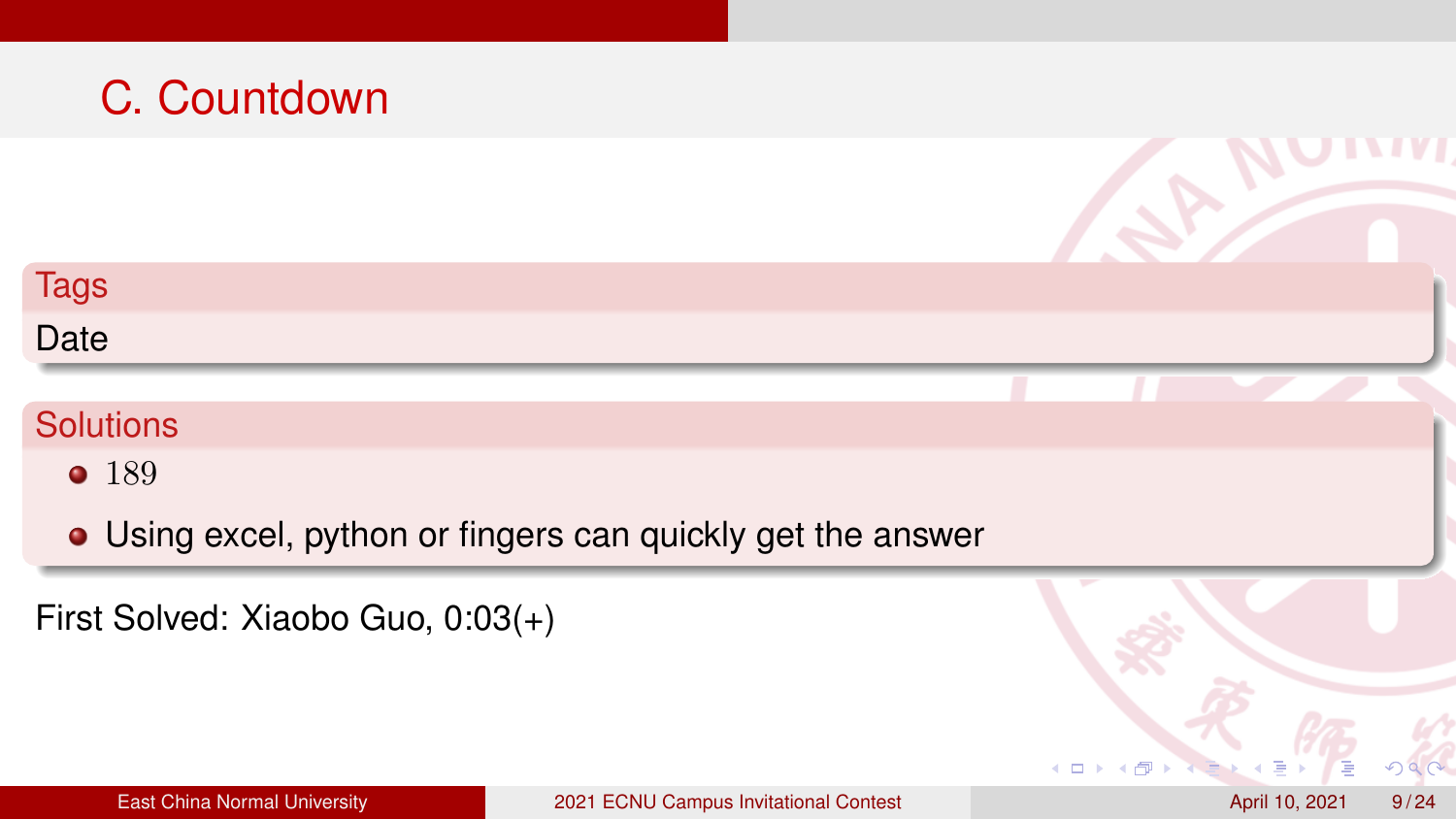### D. Divide

### **Tags**

Math

### **Solutions**

- $\bullet$   $a \cdot (a+1) \cdots b \mid c \cdot (c+1) \cdots d \Leftrightarrow (c-1)! \cdot b! \mid (a-1)!d!$
- Define  $F_p(x)=y$  for prime  $p$  that  $p^y\mid x$  but  $p^{y+1}\not| x$
- a | b iff.  $\forall p, F_p(a) \leq F_p(b)$  which p is a prime
- We can first get the prime within  $10^7,$  then calculate the  $F_p(x!)$  to get the answer

```
First Solved: Liang Bao, 1:11(+)
```
 $4.171$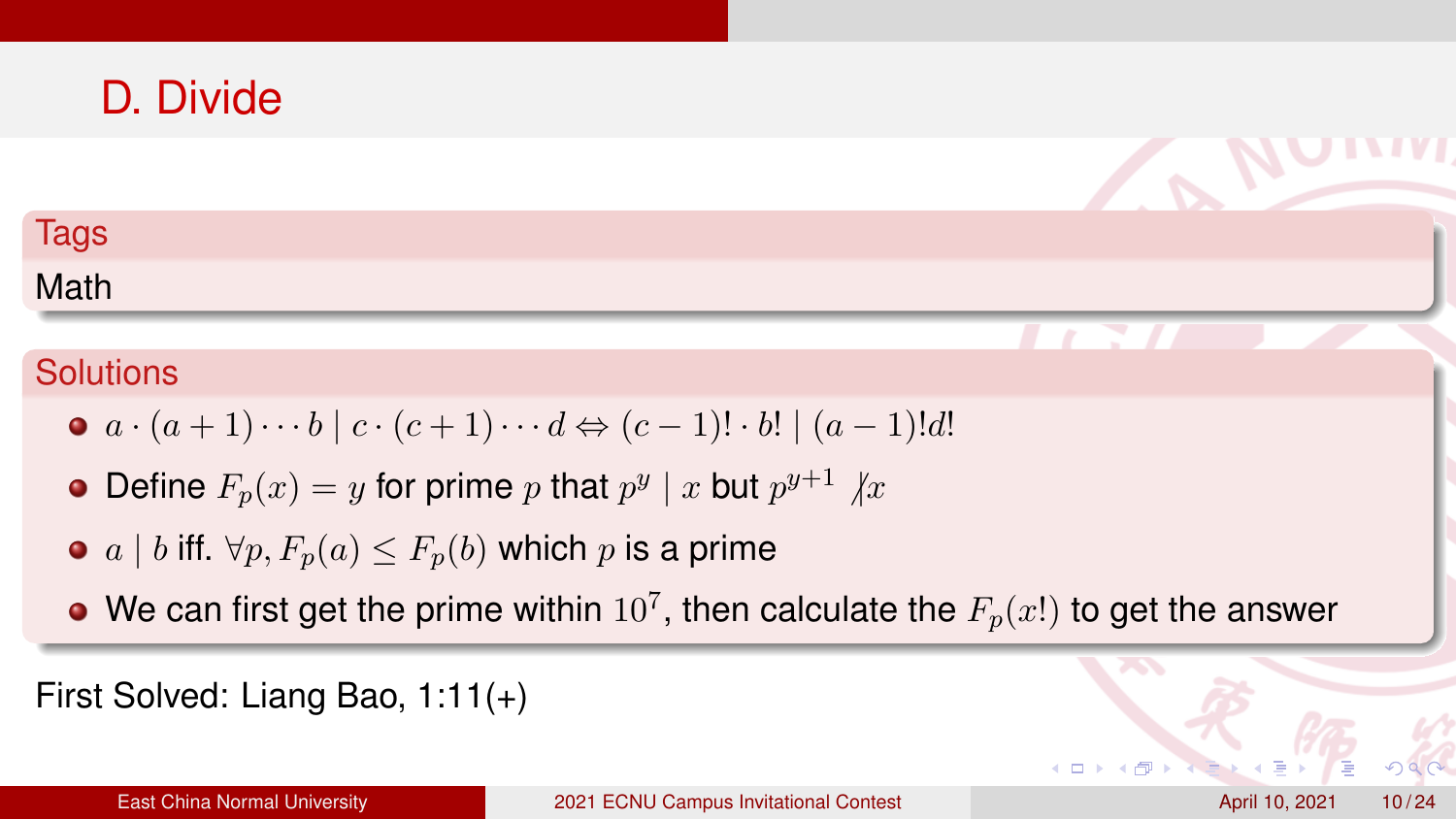# E. Edge Game

#### Tags

Data structure, DFS

#### **Solutions**

- Win or lose only depends on the parity of the distance between the two nodes.
- Use LCA to get the distance of the path.
- The easier solution is coloring the nodes to make the adjacent nodes have different colors, then judge parity of the distance through the color of two nodes.

First Solved: Yunfan Li, 0:17(+)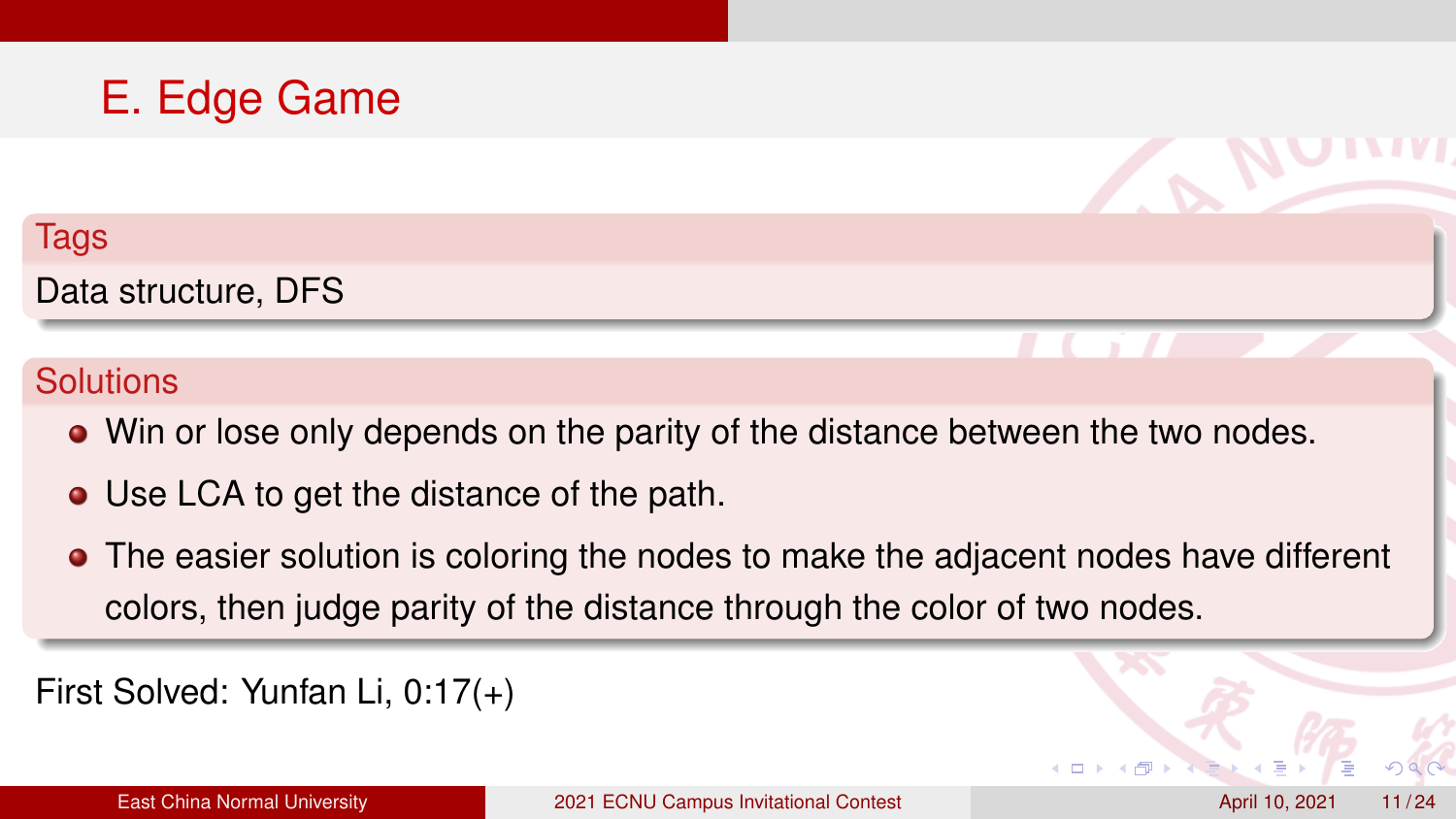# F. Function-Cuber

### **Tags** Math, Interactive

- Ask a query  $(x, x + 1)$ , we will get the value of  $s + a_{x-1} a_x + a_{x+1} a_{x+2} 1$ . Thus we get the value of  $a_{x-1} - a_x + a_{x+1} - a_{x+2}$
- Ask a query  $(x, x + 2)$ , we will get the value of  $s + a_{x-1} a_{x+3}$ . Thus we get the value of  $a_{x-1} - a_{x+3}$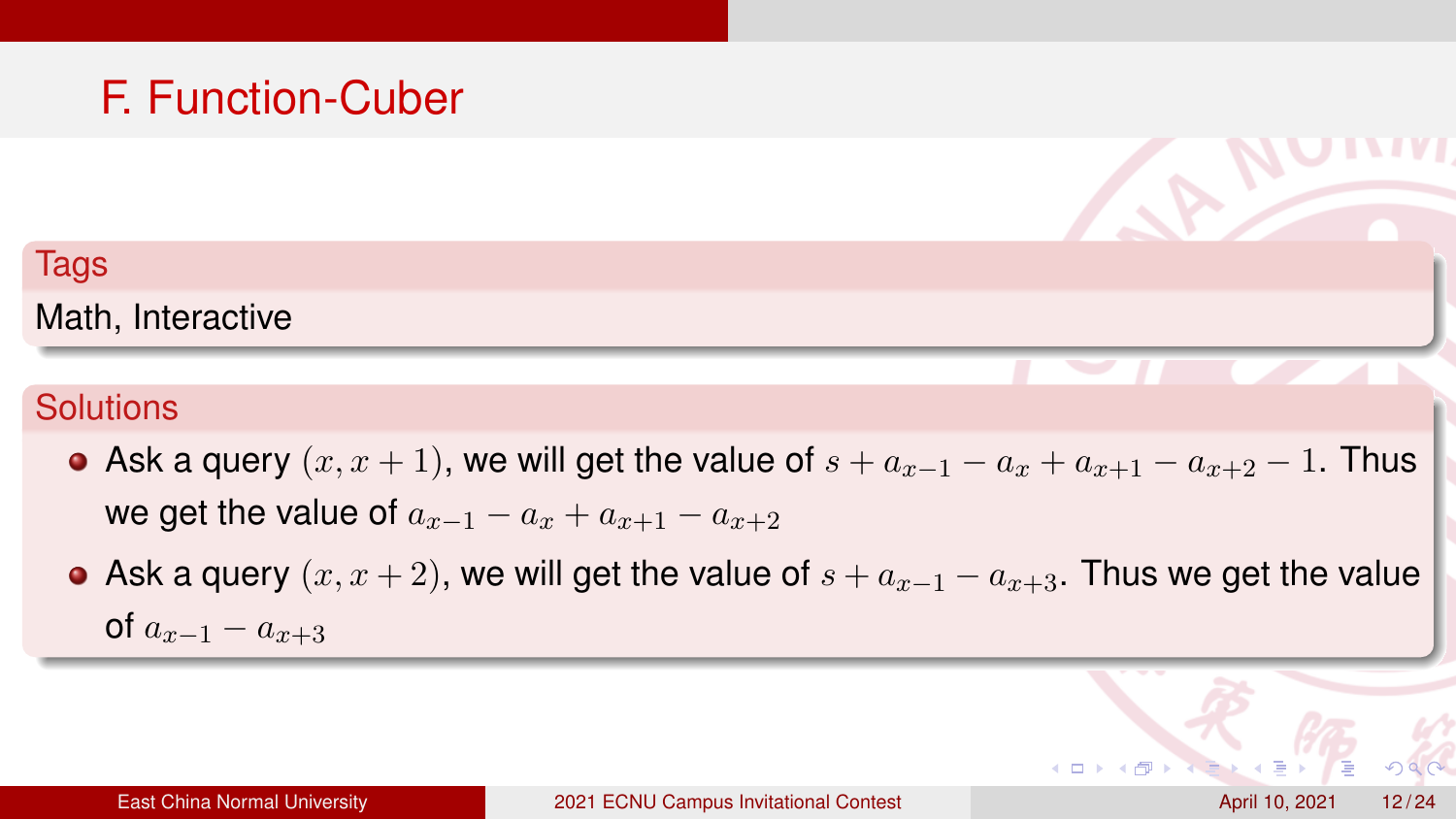# F. Function-Cuber (Cont.)

#### **Solutions**

- Without loss of generality, lets say  $a_0 = a_{n+1} = 0$
- Ask queries like  $(x, x + 2)$  where  $x = 1, 5, 9, \dots = 4k + 1$ . Since we know  $a_0$ , we can get the value of  $a_4$ . Then  $a_8$ ,  $a_{12}$ ,  $\cdots$   $a_{4k}$  also can be determined
- As we also know  $a_1$ , so use similar method we determined the value of all  $a_{4k+1}$
- After that, we can notice for every 4 consistent elements

 $a_x, a_{x+1}, a_{x+2}, a_{x+3}$  ( $1 \le x \le n-3$ ), there are at least 2 elements which has been determined. So we ask  $(x + 1, x + 2)$  to get the sum or difference of the rest unknown elements(that is a **equation**). Ask such queries several times to do **elimination** until we use a single unknown quantity to represent all other unknown number

 $2990$ 

イロトイ団トイランス語 トッ語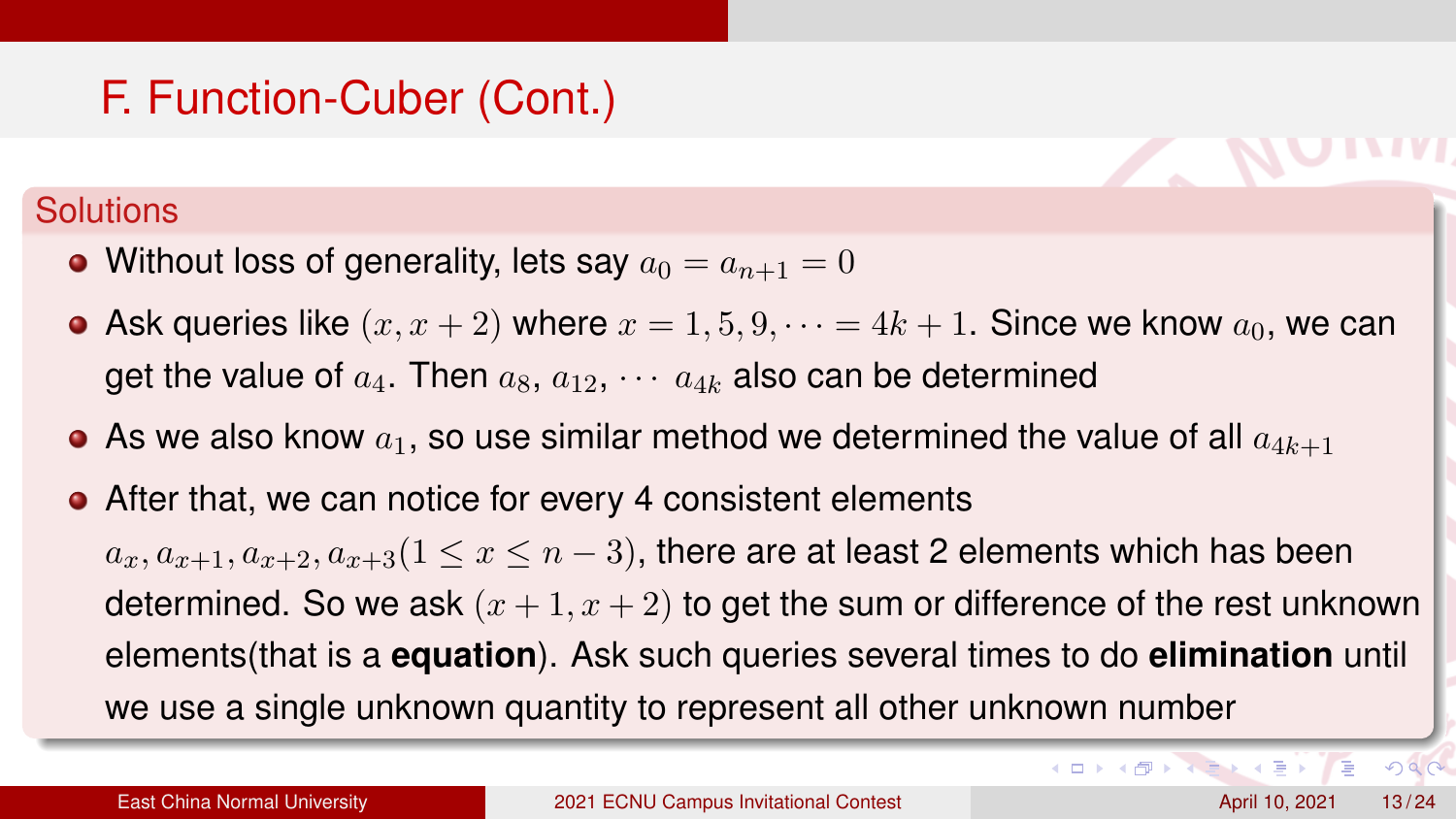## F. Function-Cuber (Cont.)

#### **Solutions**

- Finally, we set up the equation  $f(a) = \sum_{i=1}^{n-1} a_i a_{i+1} = s$  to get the value of the only unknown quantity (may use the formula of quadratic equation)
- Time complexity is  $O(n)$ . We can use less than  $n + 5$  queries

First Solved: Chaoyang Wang, 3:16(+20)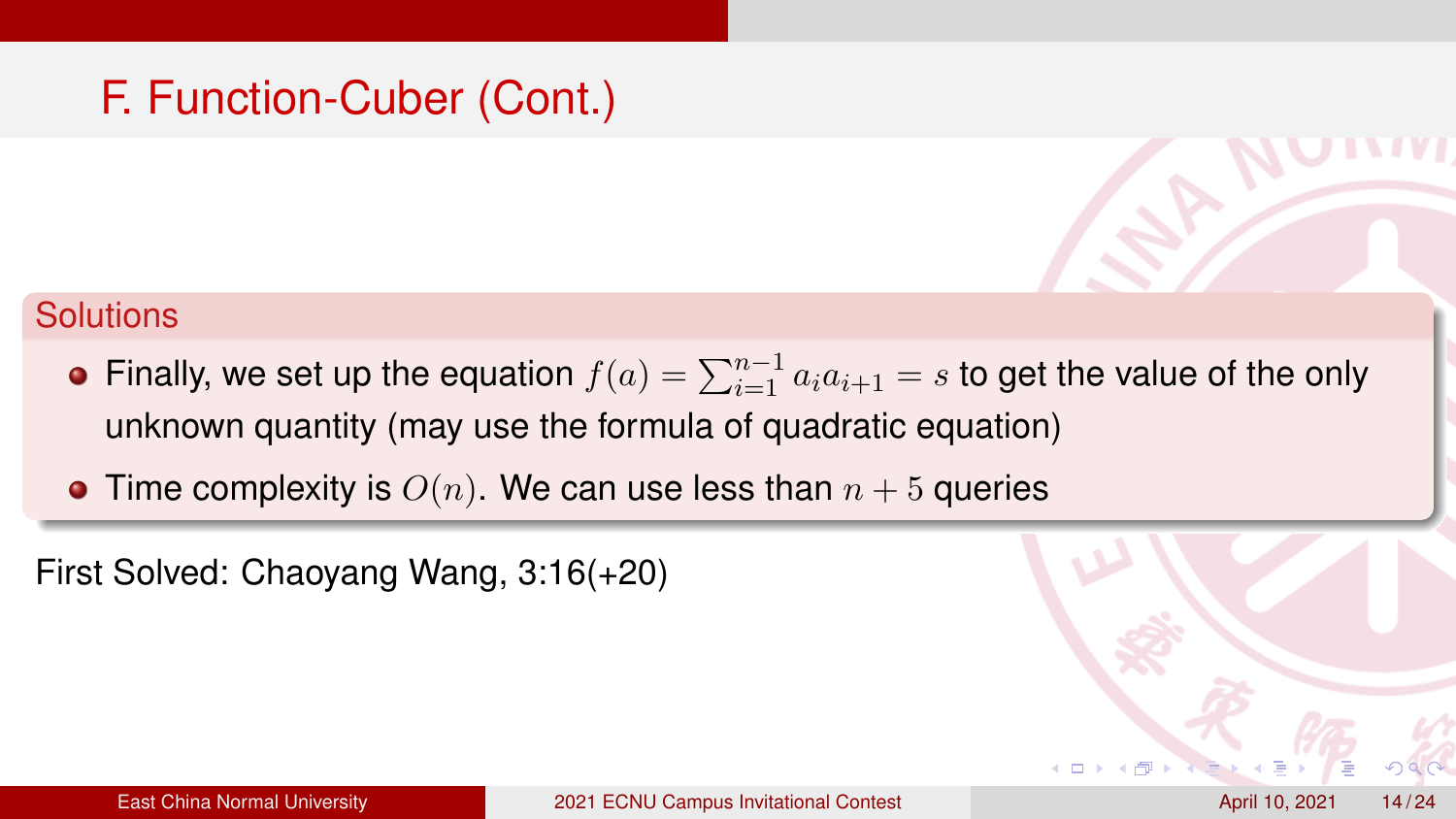# G. Group QQ Speed

#### **Tags**

### Constructive algorithm, Math

- If everyone is in the same group, we have to have  $n + 1$  maps due to everyone can ban different maps
- Otherwise, we need at most 3 maps
- But if only one person in each group, we just need 2 maps

```
First Solved: Yiqiang Lv, 0:17(+1)
```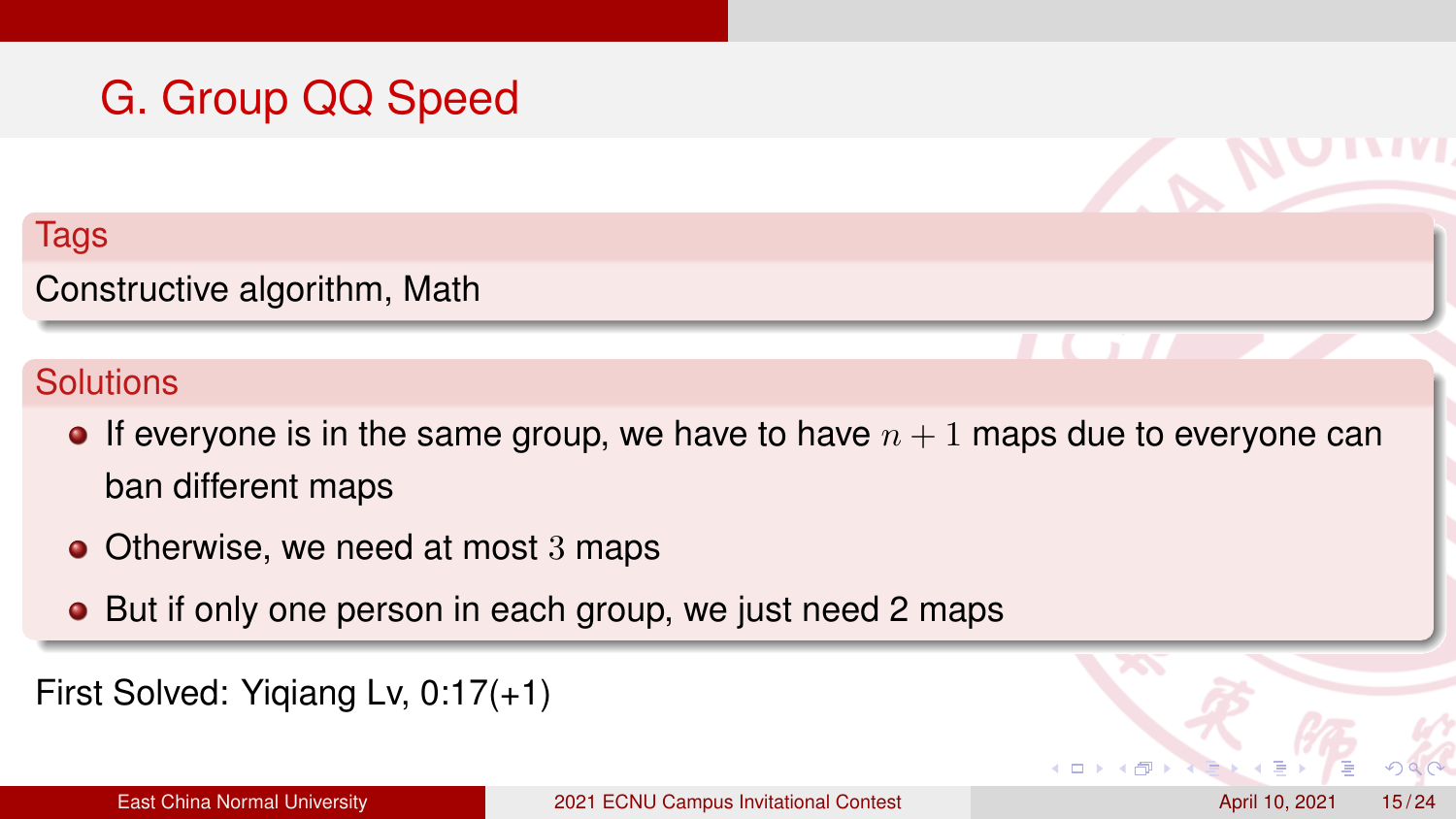# H. Histogram in 3D

#### Tags

Data structure, Divide and conquer, Convex hull, Two pointers

- Let  $x(i, j) = \min(x_i, \cdots, x_j)$  and  $y(i, j) = \min(y_i, \cdots, y_j)$
- We want to find the  $(i, j)$  which maximises  $x(i, j) \cdot y(i, j) \cdot (j i + 1)$
- We use divide-and-conquer approach to solve this case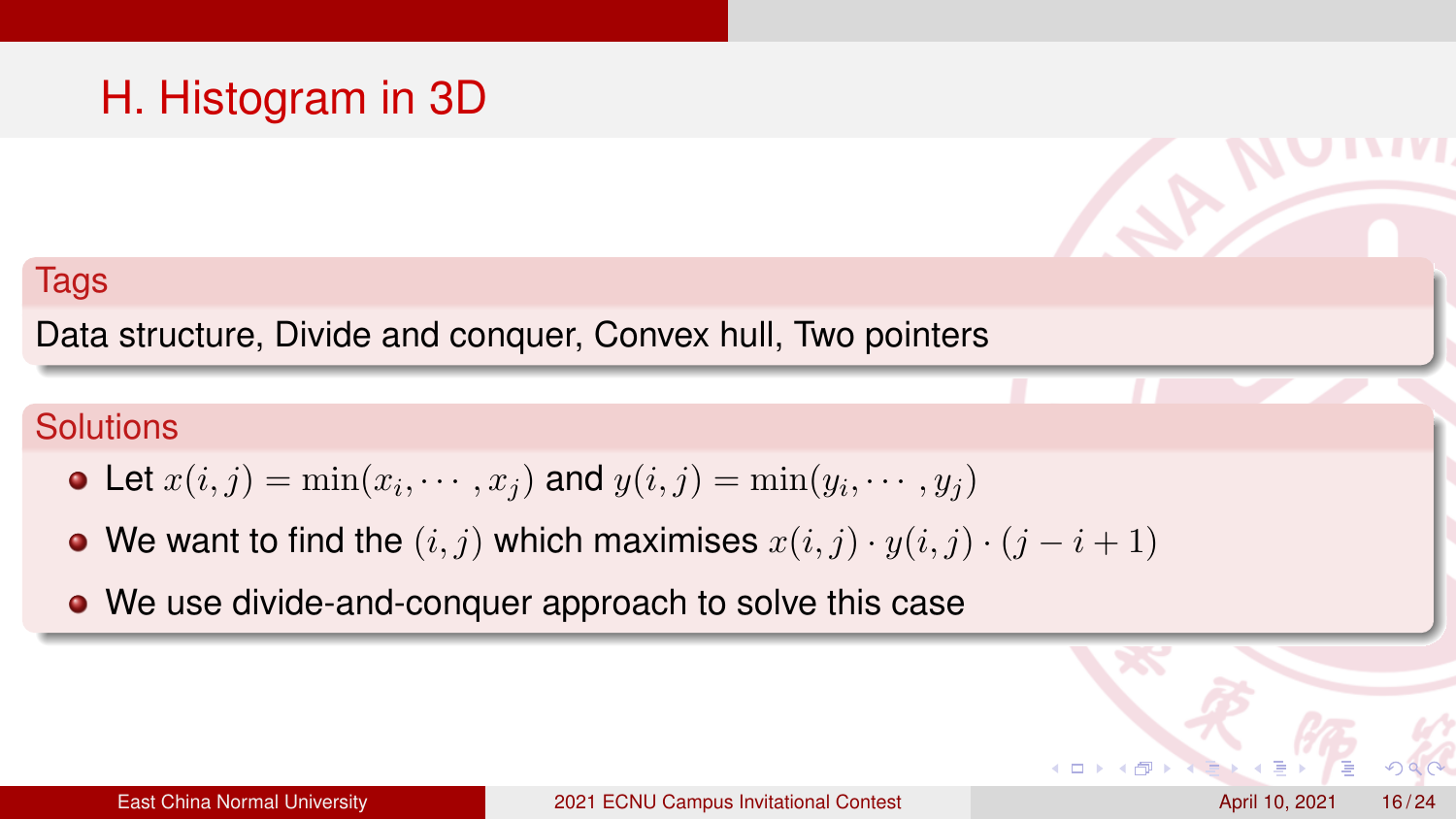#### **Solutions**

- For each turn, we need calculate the interval  $(i, j)$  that  $i \in [l, mid]$  and  $r \in (mid, r]$
- We should consider four cases:

1 
$$
x(l,r) = x(l, mid)
$$
 and  $y(l,r) = y(l, mid)$   
\n2  $x(l,r) = x(l, mid)$  and  $y(l,r) = y(mid + 1, r)$   
\n3  $x(l,r) = x(mid + 1, r)$  and  $y(l,r) = y(l, mid)$   
\n4  $x(l,r) = x(mid + 1, r)$  and  $y(l,r) = y(mid + 1, r)$ 

 $4.17$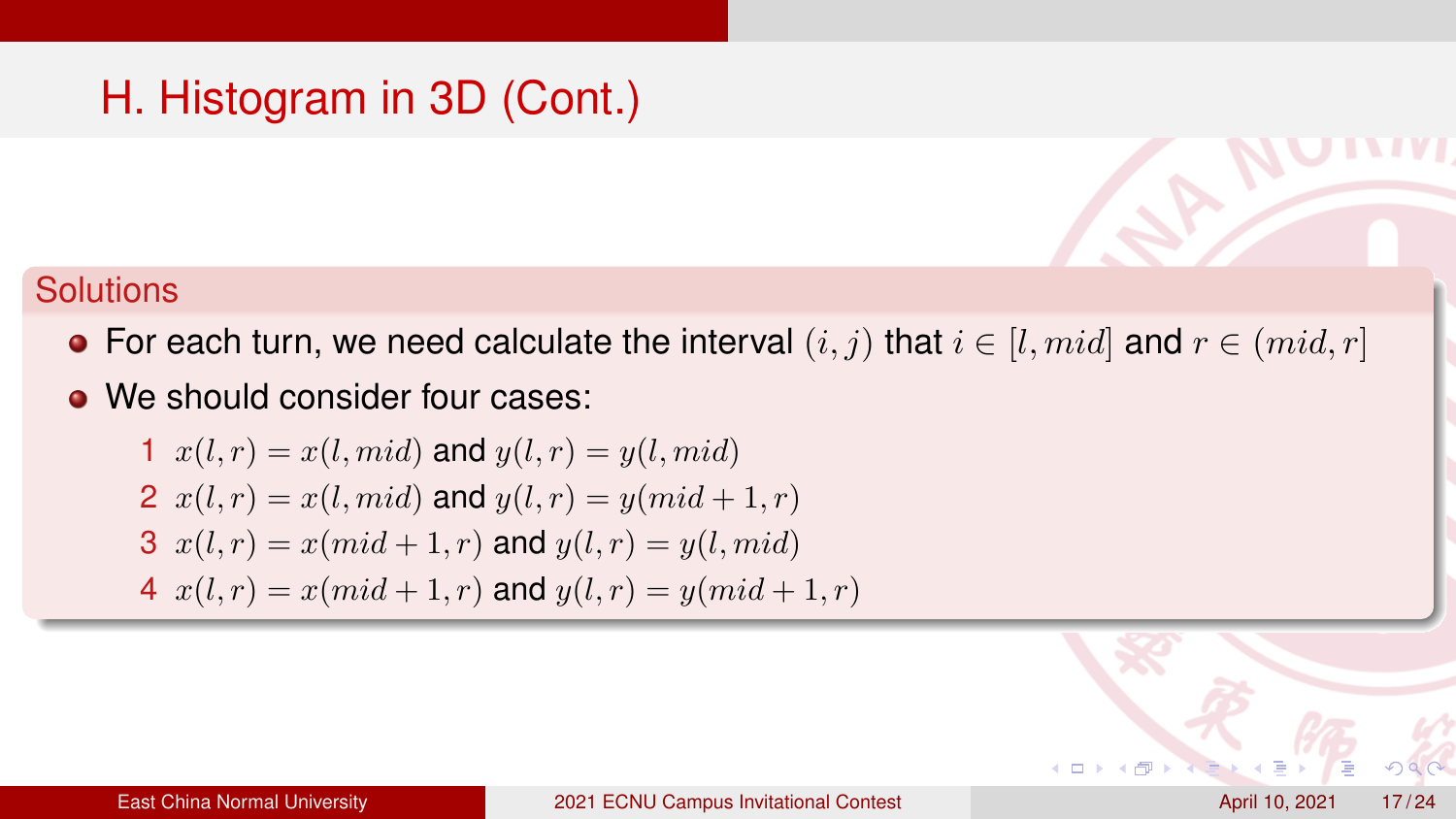- First and forth cases are simple
- In first case,  $x(l, r) = x(l, mid)$  and  $y(l, r) = y(l, mid) \Rightarrow x(md + 1, r) \ge x(l, mid)$ and  $y(md + 1, r) > y(l, mid)$
- Then we can use the two pointers method to solve
- **•** Forth case is similar to the first case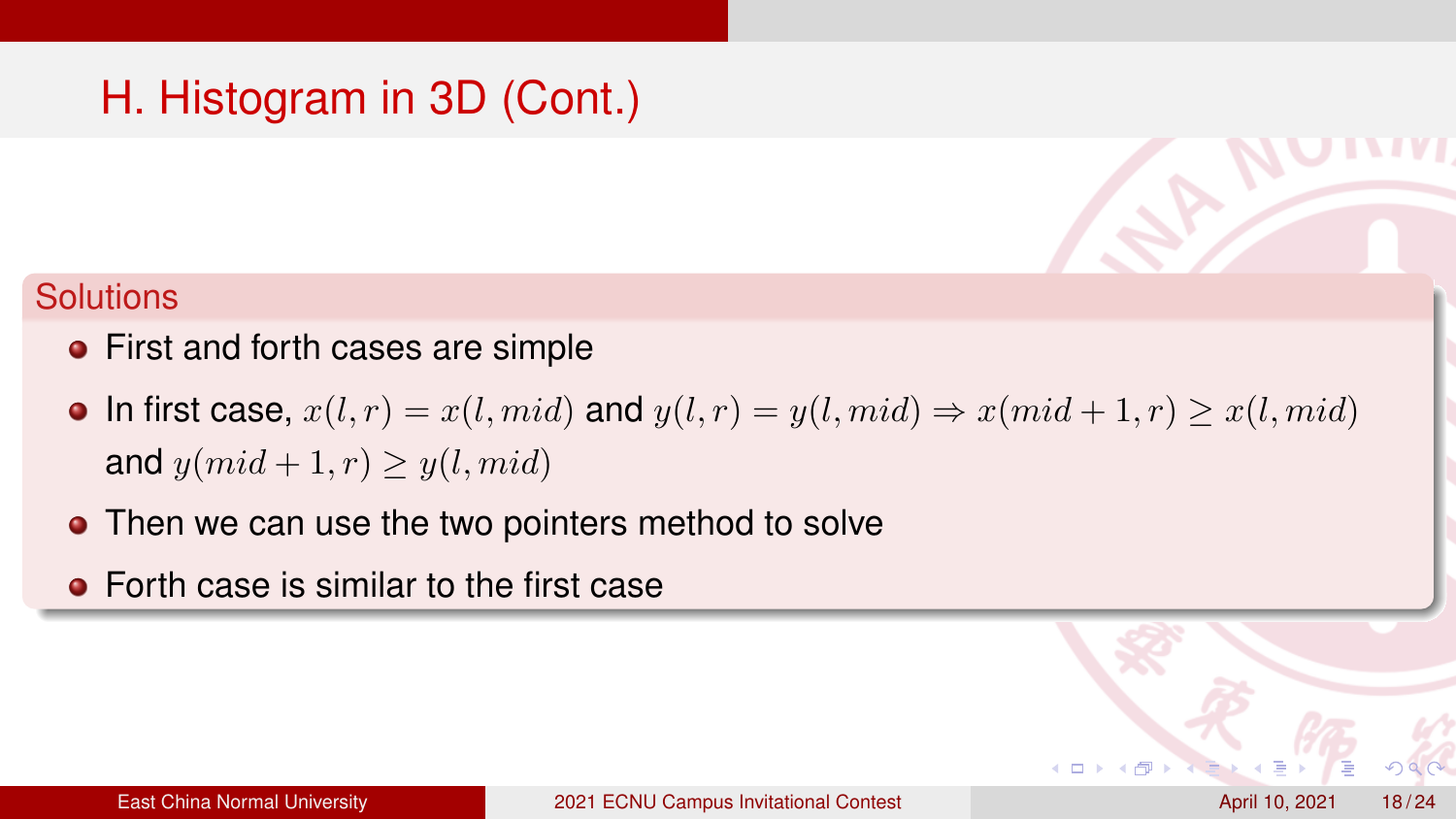- In second case,  $x(l, r) = x(l, mid)$  and  $y(l, r) = y(mid + 1, r) \Rightarrow x(mid + 1, r) \geq x(l, mid)$  and  $y(mid + 1, r) \leq y(l, mid)$
- We have  $x(l, mid) \cdot y(md + 1, r) \cdot (r l + 1) =$  $(x(l, mid) \cdot (-l + 1), x(l, mid)) \cdot (y(md + 1, r), y(md + 1, r) \cdot r)$
- $\bullet$  (x(l, mid) · (-l+1), x(l, mid)) only depends on l, and (y(mid + 1, r), y(mid + 1, r) · r) only depends on  $r$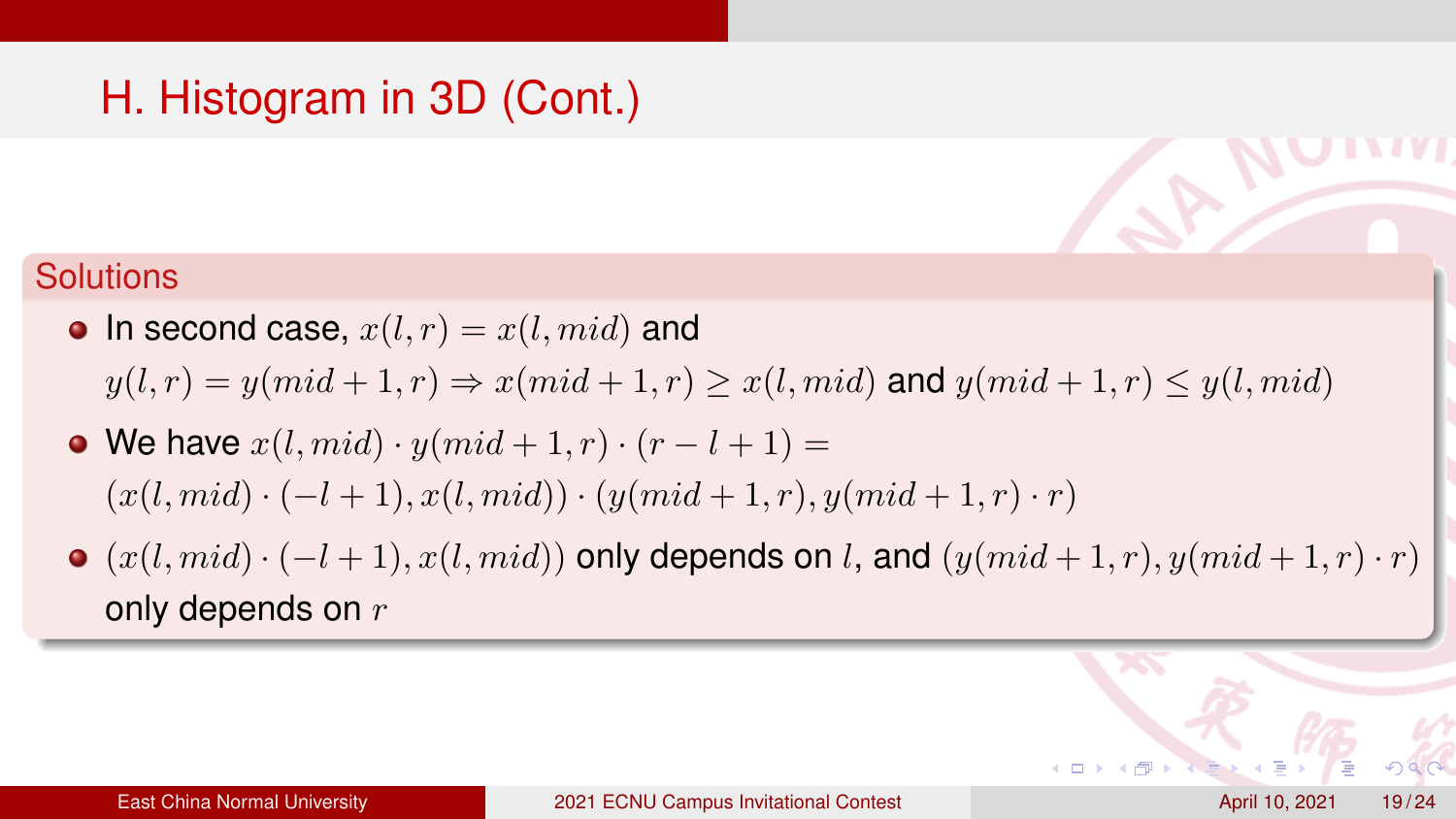### **Solutions**

- $\bullet$  For a fixed l, we want to find r that maximises the dot product
- We can see the point  $(x(l, mid) \cdot (-l + 1), x(l, mid))$  move counterclockwise as l increases, so the optimal point on the hull will also move counterclockwise
- We can sort the point by the first coordinate and build a segment tree that has the convex hull of the corresponding points in each node
- Then we can keep the last query's optimal point to make the answering in linear complexity

First Solved: N/A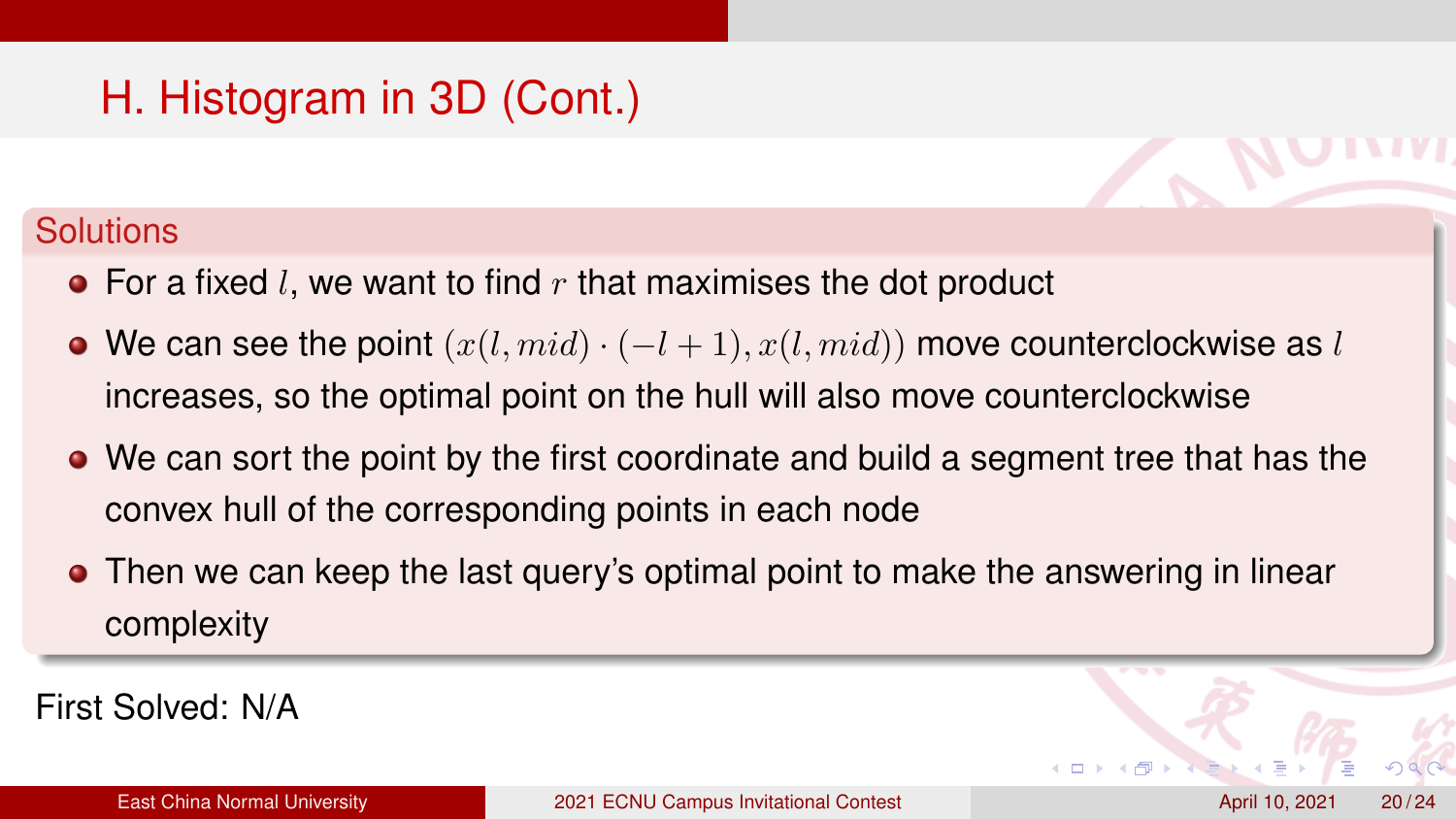### I. I Love You

# Tags **Strings Solutions**  $\bullet$  If we can change s to t by removing some substrings, it means  $t$  is a subsequence of  $t$

First Solved: Siyang Weng, 0:03(+)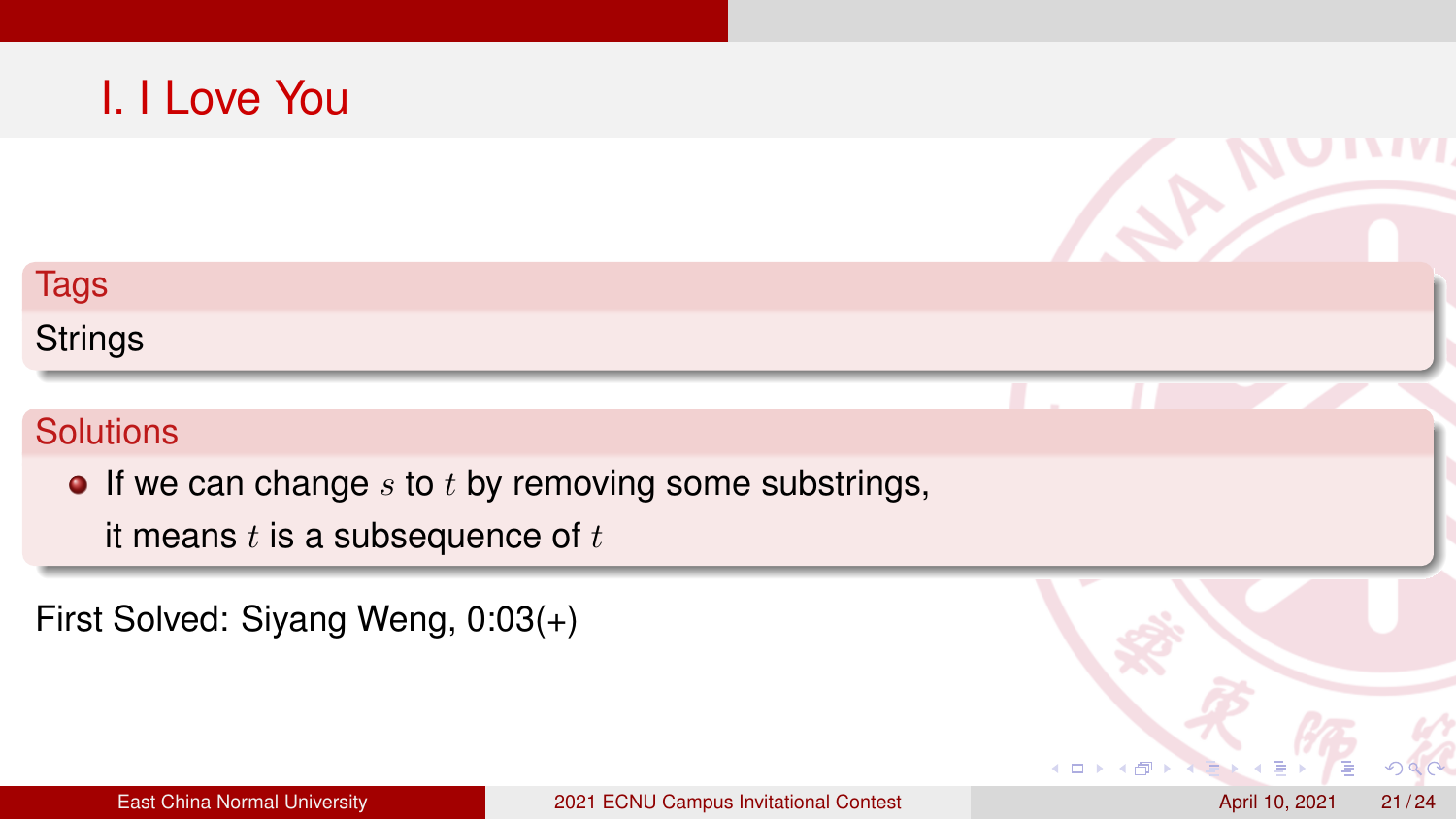# J. Just the Chosen One

#### **Tags**

### **Probability**

### **Solutions**

- When  $k\geq m,$  the answer is  $(\frac{1}{k}+\frac{1}{k+1}+\ldots+\frac{1}{n})$  $\frac{1}{n}) \cdot m$
- When  $k < m$ , the answer is  $(m-k) + (\frac{1}{m} + \frac{1}{m+1} + \ldots + \frac{1}{n})$  $\frac{1}{n}) \cdot m$
- Since  $n$  can be very large, you can use  $\sum_{i=1}^n\frac{1}{i}\sim \ln n$  to estimate the value of  $\sum \frac{1}{i}.$ More specifically, you can directly calculate  $\sum_{i=1}^n \frac{1}{i}$  $\frac{1}{i}$  if  $n \leq 10^7$ , and if  $n \geq 10^7$ , you can assume that the answer is  $\ln n - \ln 10^7 + \sum_{i=1}^{10^7} \frac{1}{i}$ i

### First Solved: Yuanqing Chen, 03:37(+5)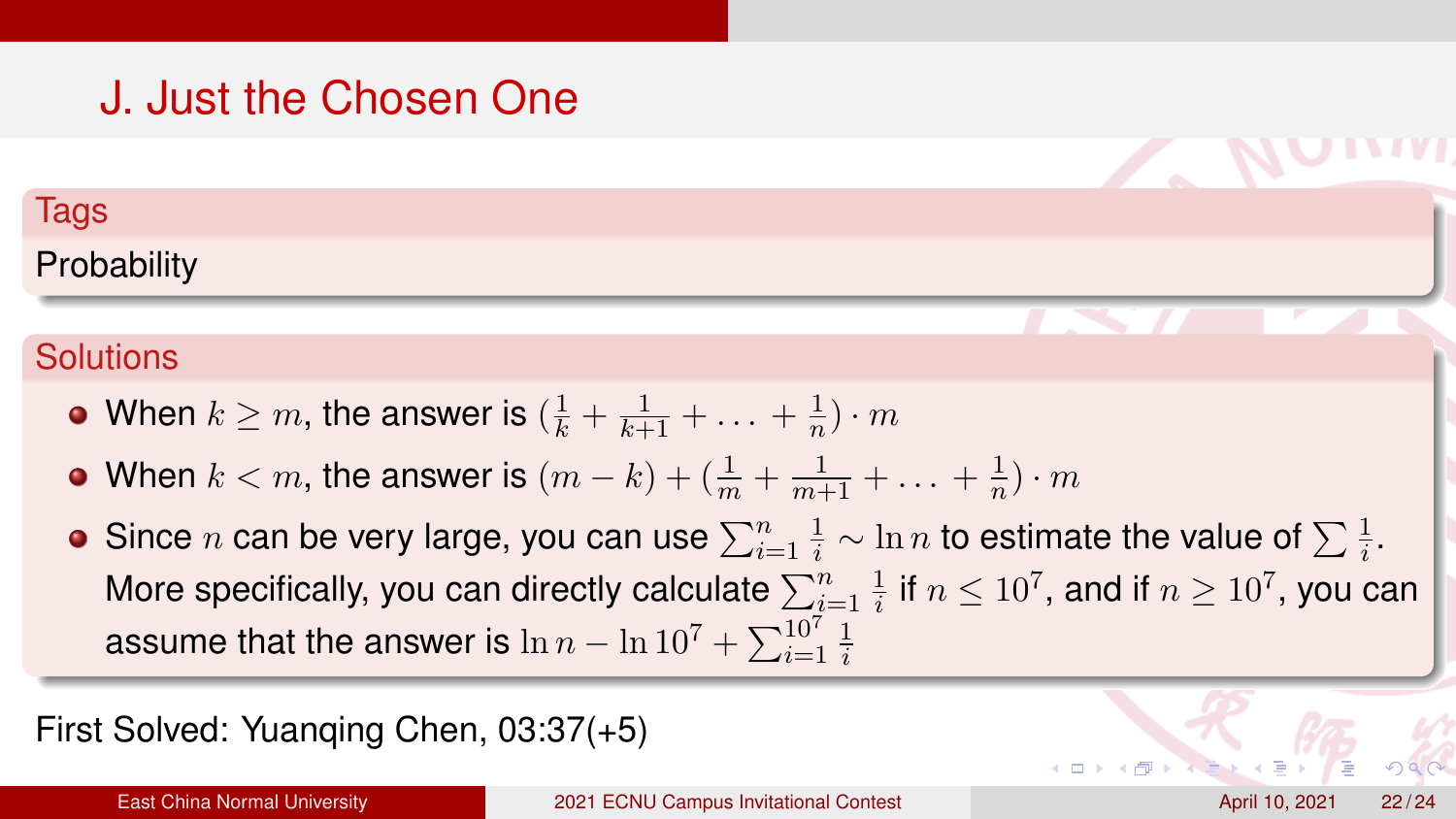# K. K-Primes

### **Tags**

Math

### **Solutions**

- Every even number is not a prime, except 2
- If  $l \neq 2$  then  $[l, l + 2k)$  have at most k primes
- If  $l = 2$  then  $[l, l + 2k)$  have at most k primes except  $\{2, 3\}, \{2, 3, 4, 5\}$  and  $\{2, 3, 4, 5, 6, 7\}$

First Solved: Chenkai Wang, 0:03(+)